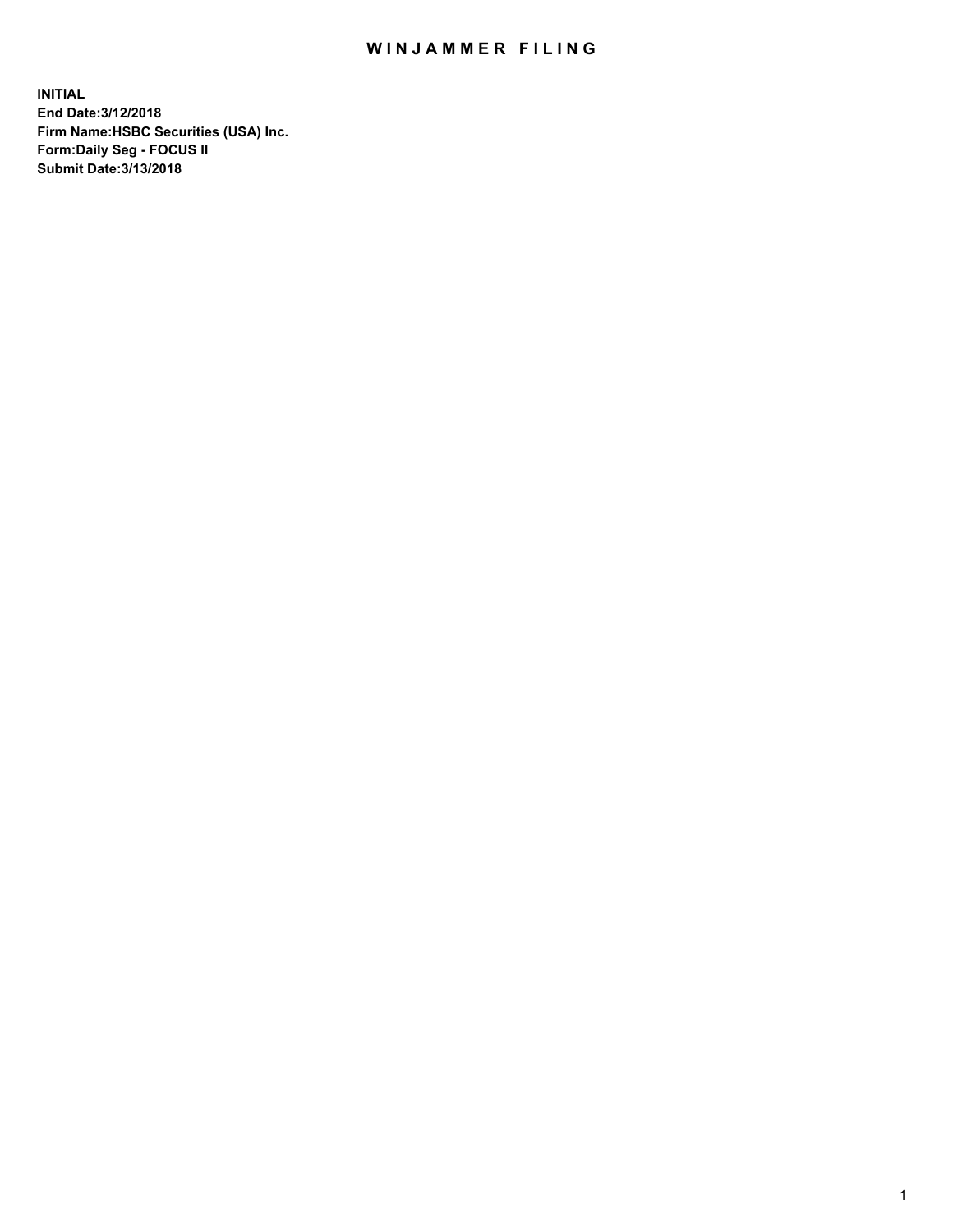## **INITIAL End Date:3/12/2018 Firm Name:HSBC Securities (USA) Inc. Form:Daily Seg - FOCUS II Submit Date:3/13/2018 Daily Segregation - Cover Page**

| Name of Company<br><b>Contact Name</b><br><b>Contact Phone Number</b><br><b>Contact Email Address</b>                                                                                                                                                                                                                         | <b>HSBC Securities (USA) Inc.</b><br><b>Michael Vacca</b><br>212-525-7951<br>michael.vacca@us.hsbc.com |
|-------------------------------------------------------------------------------------------------------------------------------------------------------------------------------------------------------------------------------------------------------------------------------------------------------------------------------|--------------------------------------------------------------------------------------------------------|
| FCM's Customer Segregated Funds Residual Interest Target (choose one):<br>a. Minimum dollar amount: ; or<br>b. Minimum percentage of customer segregated funds required:%; or<br>c. Dollar amount range between: and; or<br>d. Percentage range of customer segregated funds required between: % and %.                       | 147,000,000<br><u>0</u><br><u>00</u><br>0 <sub>0</sub>                                                 |
| FCM's Customer Secured Amount Funds Residual Interest Target (choose one):<br>a. Minimum dollar amount: ; or<br>b. Minimum percentage of customer secured funds required:%; or<br>c. Dollar amount range between: and; or<br>d. Percentage range of customer secured funds required between:% and%.                           | 25,000,000<br><u>0</u><br><u>0 0</u><br>00                                                             |
| FCM's Cleared Swaps Customer Collateral Residual Interest Target (choose one):<br>a. Minimum dollar amount: ; or<br>b. Minimum percentage of cleared swaps customer collateral required:%; or<br>c. Dollar amount range between: and; or<br>d. Percentage range of cleared swaps customer collateral required between:% and%. | 95,000,000<br><u>0</u><br><u>00</u><br>0 <sub>0</sub>                                                  |

Attach supporting documents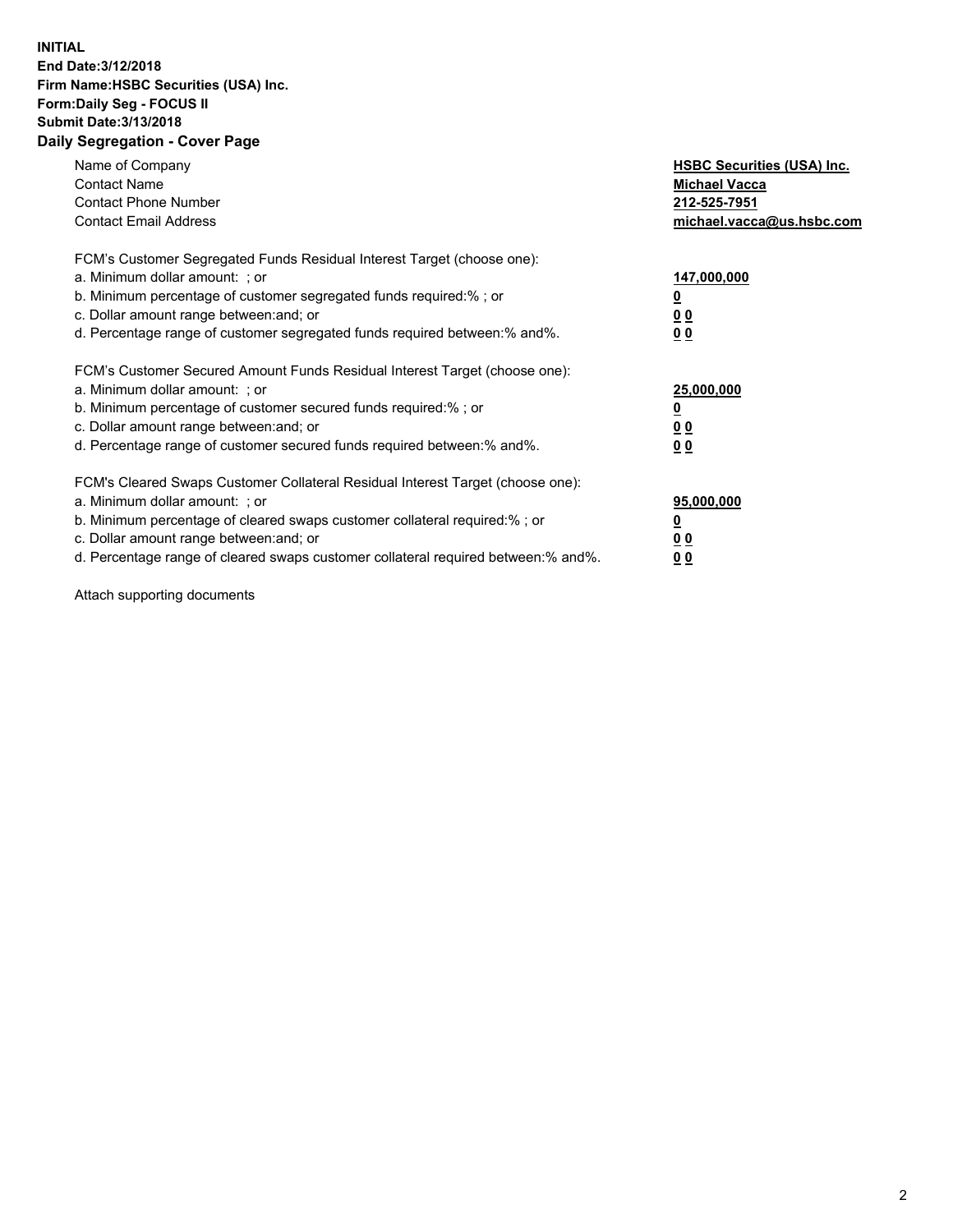**INITIAL End Date:3/12/2018 Firm Name:HSBC Securities (USA) Inc. Form:Daily Seg - FOCUS II Submit Date:3/13/2018 Daily Segregation - Secured Amounts**

|          | Foreign Futures and Foreign Options Secured Amounts                                                        |                            |
|----------|------------------------------------------------------------------------------------------------------------|----------------------------|
|          | Amount required to be set aside pursuant to law, rule or regulation of a foreign                           | $0$ [7305]                 |
|          | government or a rule of a self-regulatory organization authorized thereunder                               |                            |
| 1.       | Net ledger balance - Foreign Futures and Foreign Option Trading - All Customers                            |                            |
|          | A. Cash                                                                                                    | 23,941,604 [7315]          |
|          | B. Securities (at market)                                                                                  | 97, 183, 741 [7317]        |
| 2.       | Net unrealized profit (loss) in open futures contracts traded on a foreign board of trade                  | 14,599,042 [7325]          |
| 3.       | Exchange traded options                                                                                    |                            |
|          | a. Market value of open option contracts purchased on a foreign board of trade                             | $0$ [7335]                 |
|          | b. Market value of open contracts granted (sold) on a foreign board of trade                               | $0$ [7337]                 |
| 4.       | Net equity (deficit) (add lines 1.2. and 3.)                                                               | 135,724,387 [7345]         |
| 5.       | Account liquidating to a deficit and account with a debit balances - gross amount                          | $0$ [7351]                 |
|          | Less: amount offset by customer owned securities                                                           | 0 [7352] 0 [7354]          |
| 6.       | Amount required to be set aside as the secured amount - Net Liquidating Equity                             | 135,724,387 [7355]         |
|          | Method (add lines 4 and 5)                                                                                 |                            |
| 7.       | Greater of amount required to be set aside pursuant to foreign jurisdiction (above) or line                | 135,724,387 [7360]         |
|          | 6.                                                                                                         |                            |
|          | FUNDS DEPOSITED IN SEPARATE REGULATION 30.7 ACCOUNTS                                                       |                            |
| 1.       | Cash in banks                                                                                              |                            |
|          | A. Banks located in the United States                                                                      | 54,438,625 [7500]          |
|          | B. Other banks qualified under Regulation 30.7                                                             | 0 [7520] 54,438,625 [7530] |
| 2.       | Securities                                                                                                 |                            |
|          | A. In safekeeping with banks located in the United States                                                  | 31,229,372 [7540]          |
|          | B. In safekeeping with other banks qualified under Regulation 30.7                                         | 0 [7560] 31,229,372 [7570] |
| 3.       | Equities with registered futures commission merchants                                                      |                            |
|          | A. Cash                                                                                                    | $0$ [7580]                 |
|          | <b>B.</b> Securities                                                                                       | $0$ [7590]                 |
|          | C. Unrealized gain (loss) on open futures contracts                                                        | $0$ [7600]                 |
|          | D. Value of long option contracts                                                                          | $0$ [7610]                 |
|          | E. Value of short option contracts                                                                         | 0 [7615] 0 [7620]          |
| 4.       | Amounts held by clearing organizations of foreign boards of trade                                          |                            |
|          | A. Cash                                                                                                    | $0$ [7640]                 |
|          | <b>B.</b> Securities                                                                                       | $0$ [7650]                 |
|          | C. Amount due to (from) clearing organization - daily variation                                            | $0$ [7660]                 |
|          | D. Value of long option contracts                                                                          | $0$ [7670]                 |
|          | E. Value of short option contracts                                                                         | 0 [7675] 0 [7680]          |
| 5.       | Amounts held by members of foreign boards of trade                                                         |                            |
|          | A. Cash                                                                                                    | 8,584,160 [7700]           |
|          | <b>B.</b> Securities                                                                                       | 65,954,368 [7710]          |
|          | C. Unrealized gain (loss) on open futures contracts                                                        | 14,599,042 [7720]          |
|          | D. Value of long option contracts                                                                          | $0$ [7730]                 |
|          | E. Value of short option contracts                                                                         | 0 [7735] 89,137,570 [7740] |
| 6.       | Amounts with other depositories designated by a foreign board of trade                                     | $0$ [7760]                 |
| 7.<br>8. | Segregated funds on hand                                                                                   | $0$ [7765]                 |
| 9.       | Total funds in separate section 30.7 accounts                                                              | 174,805,567 [7770]         |
|          | Excess (deficiency) Set Aside for Secured Amount (subtract line 7 Secured Statement<br>Page 1 from Line 8) | 39,081,180 [7380]          |
| 10.      | Management Target Amount for Excess funds in separate section 30.7 accounts                                | 25,000,000 [7780]          |
| 11.      | Excess (deficiency) funds in separate 30.7 accounts over (under) Management Target                         | 14,081,180 [7785]          |
|          |                                                                                                            |                            |
|          |                                                                                                            |                            |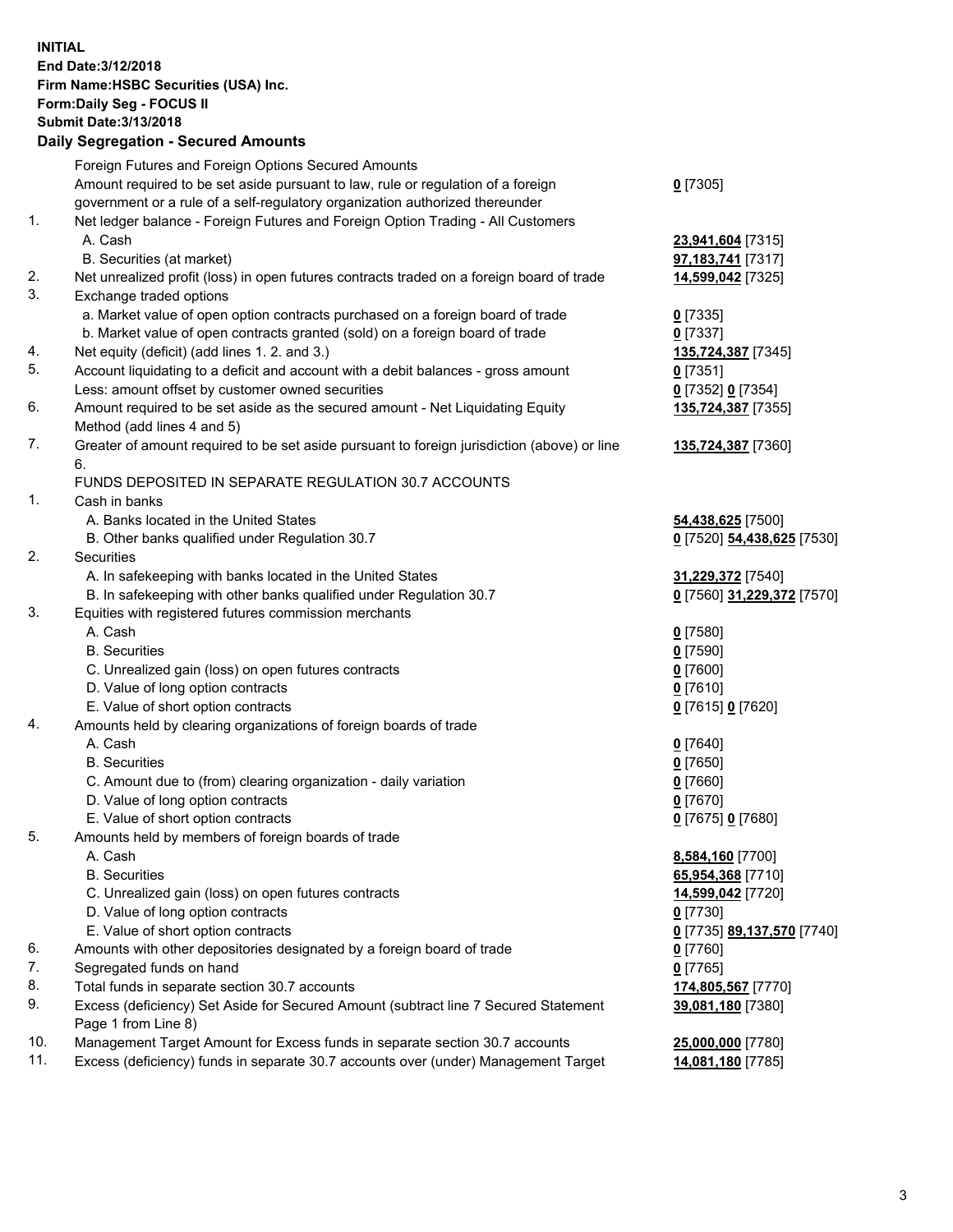**INITIAL End Date:3/12/2018 Firm Name:HSBC Securities (USA) Inc. Form:Daily Seg - FOCUS II Submit Date:3/13/2018 Daily Segregation - Segregation Statement** SEGREGATION REQUIREMENTS(Section 4d(2) of the CEAct) 1. Net ledger balance A. Cash **-59,175,985** [7010] B. Securities (at market) **1,225,478,526** [7020] 2. Net unrealized profit (loss) in open futures contracts traded on a contract market **456,127,049** [7030] 3. Exchange traded options A. Add market value of open option contracts purchased on a contract market **223,231,256** [7032] B. Deduct market value of open option contracts granted (sold) on a contract market **-20,495,720** [7033] 4. Net equity (deficit) (add lines 1, 2 and 3) **1,825,165,126** [7040] 5. Accounts liquidating to a deficit and accounts with debit balances - gross amount **2,588,850** [7045] Less: amount offset by customer securities **-2,558,984** [7047] **29,866** [7050] 6. Amount required to be segregated (add lines 4 and 5) **1,825,194,992** [7060] FUNDS IN SEGREGATED ACCOUNTS 7. Deposited in segregated funds bank accounts A. Cash **29,231,738** [7070] B. Securities representing investments of customers' funds (at market) **0** [7080] C. Securities held for particular customers or option customers in lieu of cash (at market) **201,929,285** [7090] 8. Margins on deposit with derivatives clearing organizations of contract markets A. Cash **528,255,397** [7100] B. Securities representing investments of customers' funds (at market) **0** [7110] C. Securities held for particular customers or option customers in lieu of cash (at market) **966,039,441** [7120] 9. Net settlement from (to) derivatives clearing organizations of contract markets **-7,907,238** [7130] 10. Exchange traded options A. Value of open long option contracts **223,231,256** [7132] B. Value of open short option contracts **-20,495,720** [7133] 11. Net equities with other FCMs A. Net liquidating equity **8,709,553** [7140] B. Securities representing investments of customers' funds (at market) **0** [7160] C. Securities held for particular customers or option customers in lieu of cash (at market) **0** [7170] 12. Segregated funds on hand **57,509,800** [7150] 13. Total amount in segregation (add lines 7 through 12) **1,986,503,512** [7180] 14. Excess (deficiency) funds in segregation (subtract line 6 from line 13) **161,308,520** [7190] 15. Management Target Amount for Excess funds in segregation **147,000,000** [7194]

16. Excess (deficiency) funds in segregation over (under) Management Target Amount Excess

**14,308,520** [7198]